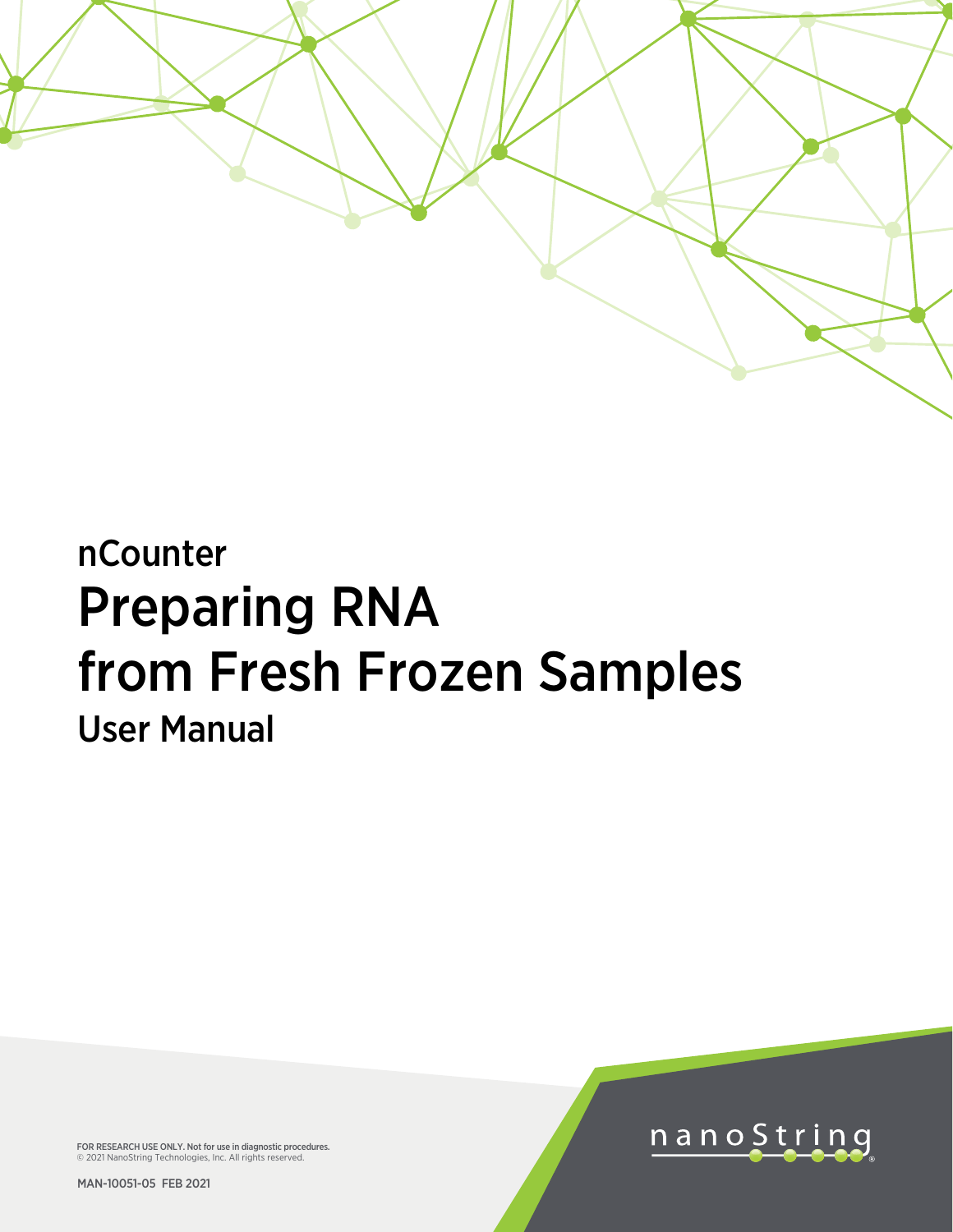# **Preparing RNA and Lysates from Fresh/Frozen Samples**

# **Contents**

# <span id="page-1-0"></span>**Introduction**

Many nCounter® assays are compatible with both extracted RNA and cell lysates. This document outlines important information related to preparing isolated RNA or lysates from fresh/frozen samples to be used in nCounter assays. For information on working with FFPE samples, see [MAN-10050, Preparing Nucleic](https://www.nanostring.com/download_file/view/867/3778)  [Acids from FFPE Samples.](https://www.nanostring.com/download_file/view/867/3778)

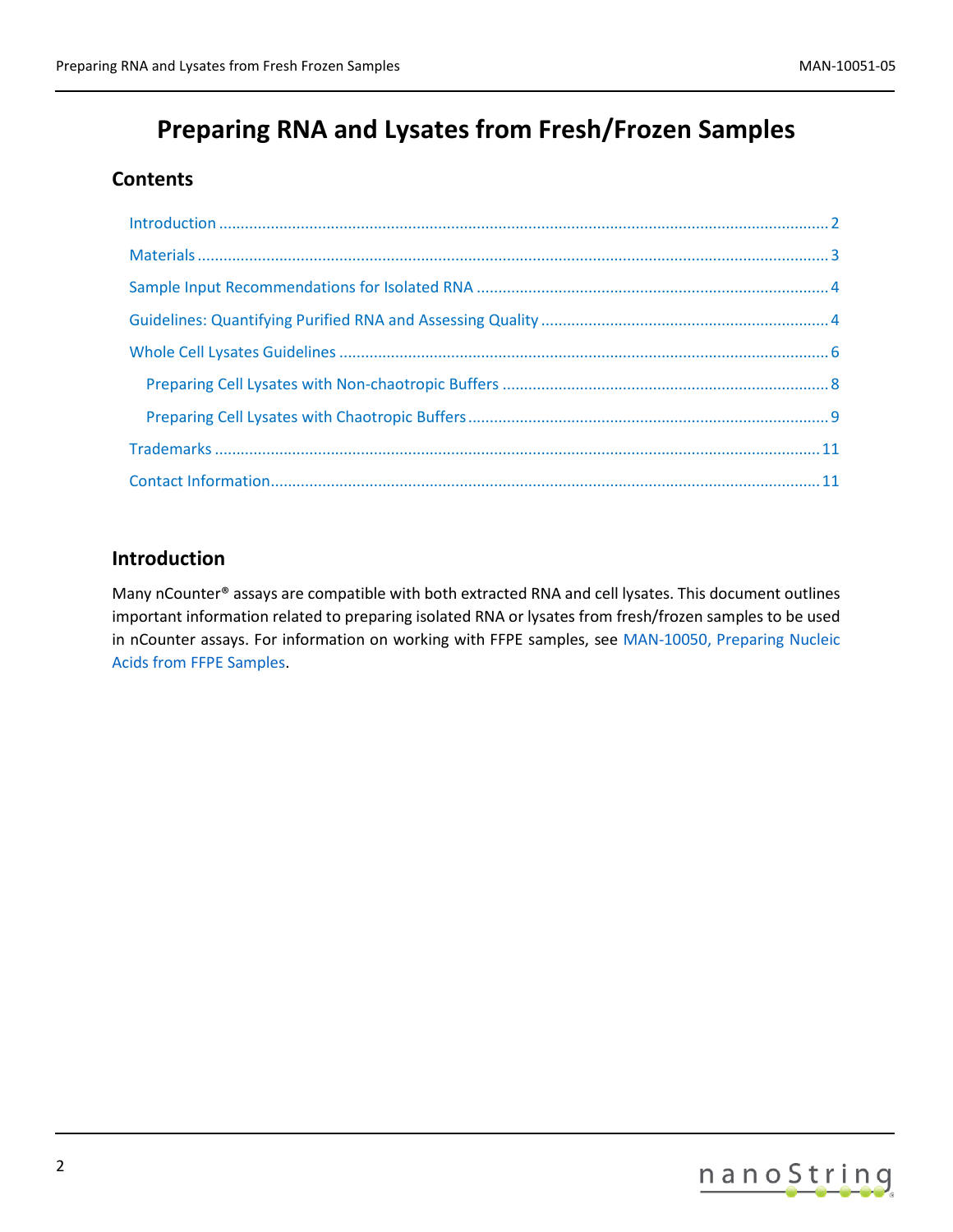# <span id="page-2-0"></span>**Materials**

[Table 1](#page-2-1) lists equipment that is needed to run nCounter® XT RNA Assays. Materials are recommended for RNA purification i[n Table 2.](#page-2-2) Information for cell lysates is provided in [Whole Cell Lysates Guidelines.](#page-5-0)

<span id="page-2-1"></span>**Table 1**. Equipment needed for all nCounter assays

| Equipment                              | Manufacturer  | Part Number(s) |
|----------------------------------------|---------------|----------------|
| NanoDrop OR Qubit Fluorometer*         | Thermo Fisher | Various        |
| Bioanalyzer 2100*                      | Agilent       | G2939BA        |
| Microcentrifuge or picofuge            | Various       | Various        |
| Thermal cycler with a programmable lid | Various       | Various        |
| Pipettes for 0.5-10, 2-20, 20-200 µL*  | Rainin        | <b>Various</b> |
| Disposable gloves                      | Various       | Various        |

*\* Equivalent products from another manufacturer are acceptable*

<span id="page-2-2"></span>**Table 2**. Materials recommended for gene expression assays using total RNA (standard protocol) or crude cell lysates as input

| <b>Material</b>                            | Manufacturer  | Part Number(s) |
|--------------------------------------------|---------------|----------------|
| RNeasy Mini Kit*                           | OIAGEN        | 74104 or 74106 |
| Proteinase K (20 mg/ml) solution           | Various       | Various        |
| iScript RT-qPCR Sample Preparation Reagent | BioRad        | 170-8899       |
| Cells-to-CT                                | Thermo Fisher | 4391851C       |
| <b>Buffer RLT</b>                          | <b>QIAGEN</b> | 79216          |

*\* Equivalent products from another manufacturer are acceptable*

**IMPORTANT:** NanoString highly recommends verifying the integrity of total RNA samples via denaturing PAGE or Bioanalyzer before proceeding with hybridization.

**IMPORTANT:** All assays require PCR tubes to perform the sample hybridization reaction. Ensure that these tubes meet the guidelines provided by the thermal cycler manufacturer. Strip tubes may be helpful, but individual tubes may also be used.

While any thermal cycler-compatible tube will work for hybridization, those tubes will NOT work for the Prep Station. Any hybridizations done in non-NanoString-supplied strip tubes MUST be transferred to the strip tubes supplied in the Master Kit.

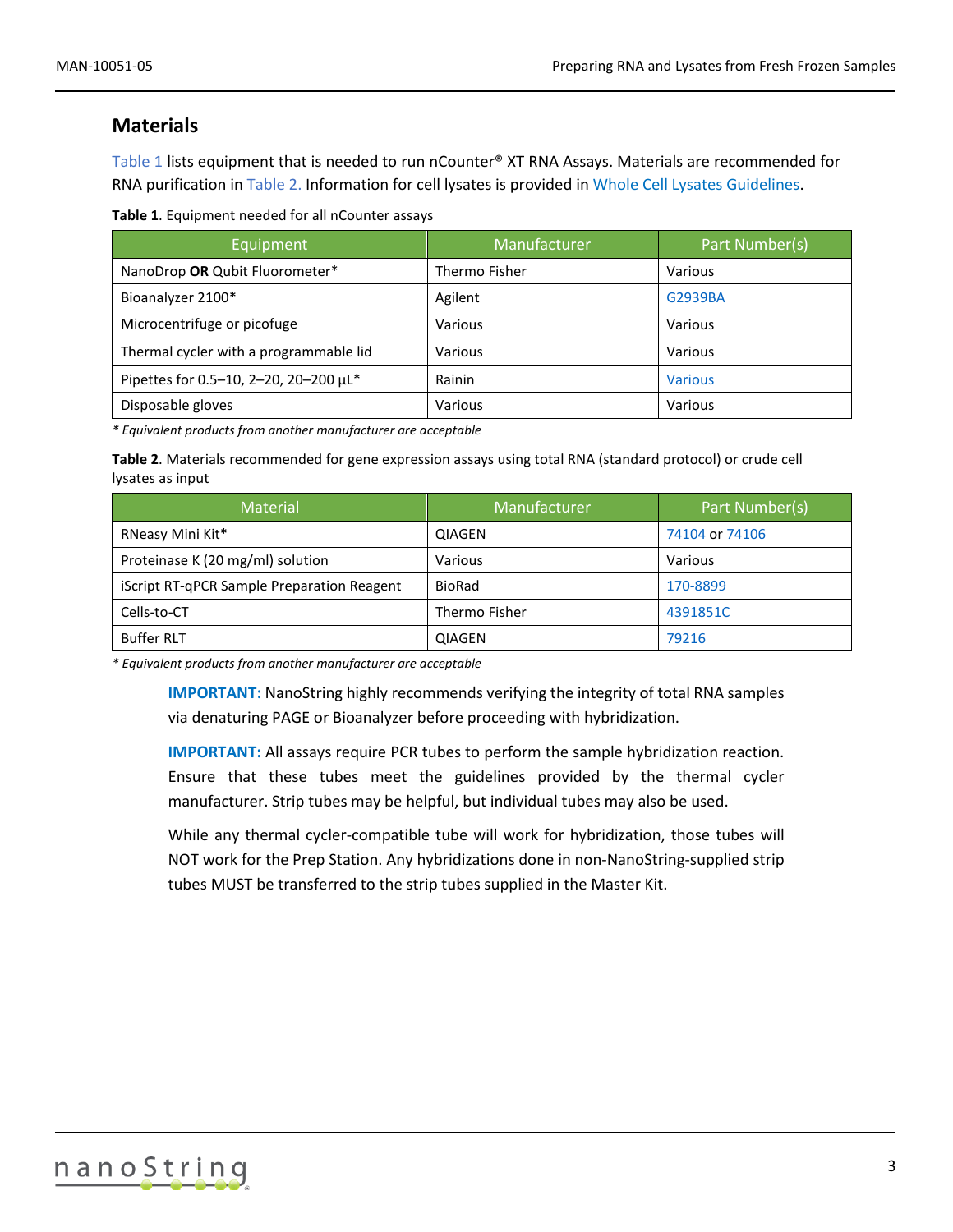# <span id="page-3-0"></span>**Sample Input Recommendations for Isolated RNA**

The nCounter Analysis System and nCounter SPRINT Profiler utilize different methods for sample processing and digital imaging, although the underlying nCounter chemistry is unchanged. NanoString recommends using 50% less sample for assays performed on the nCounter SPRINT Profiler compared to the nCounter MAX/FLEX Analysis System to avoid saturation of the imaging surface, which can reduce data quality.

Use [Table 3](#page-3-2) to determine the recommended sample input for most assays (these recommendations do not apply to the RNA:Protein assay, which is optimized for cell number). With the exception of low input, these recommendations apply to sample mass only; sample volume does not vary based on Instrument. The recommended input is generalized for most cases and is intended to be used as a starting point.

| Sample Type                                                    | nCounter <sup>®</sup> Analysis System<br>(MAX/FLEX) | nCounter <sup>®</sup> SPRINT Profiler |
|----------------------------------------------------------------|-----------------------------------------------------|---------------------------------------|
| <b>Total RNA</b>                                               | $100$ ng                                            | 50 ng                                 |
| Low Input Material (see MAN-10046 for<br>sample prep guidance) | up to 8 µL of amplified sample                      | up to 5 µL of amplified sample        |

#### <span id="page-3-2"></span>**Table 3.** Recommended sample input mass for nCounter XT assays

### <span id="page-3-1"></span>**Guidelines: Quantifying Purified RNA and Assessing Quality**

Assess RNA quality using a Fragment Analyzer (e.g., Bioanalyzer) and RNA quantity using fluorescence (e.g., Qubit Fluorometer ) or spectrophotometry (e.g., Nanodrop) methods. While fluorometric assays usually provide more accurate results, NanoString input recommendations refer to spectrophotometric (Nanodrop) readings. We recommend determining the 260/280 and 260/230 OD ratios from the spectrophotometer results to assess the purity of the isolated RNA (see below).

**NOTE:** Quantification of dilute material (below **~20 ng/μL**) via spectrophotometry should be interpreted with caution. Fluorescent-based quantification methods yield more accurate results in these situations.

Quantification tends to be most accurate when the A260/280 and A260/230 ratios are high:

- The A260/280 ratio is generally used to determine protein contamination of a nucleic acid sample as aromatic proteins have a strong UV absorbance at 280 nm. For pure RNA, A260/280 ratios should be ~2.0 for RNA. A lower ratio indicates likely protein contamination, which may artificially inflate RNA quantity measurements.
- The A260/230 ratio indicates the presence of organic contaminants, such as (but not limited to): phenol, TRIzol, chaotropic salts and other organic compounds. Samples with 260/230 ratios below 1.8 typically have a significant amount of these contaminants and these may interfere with downstream applications involving enzymes, such as amplification. In a pure sample, the A260/230 should be close to 2.0.

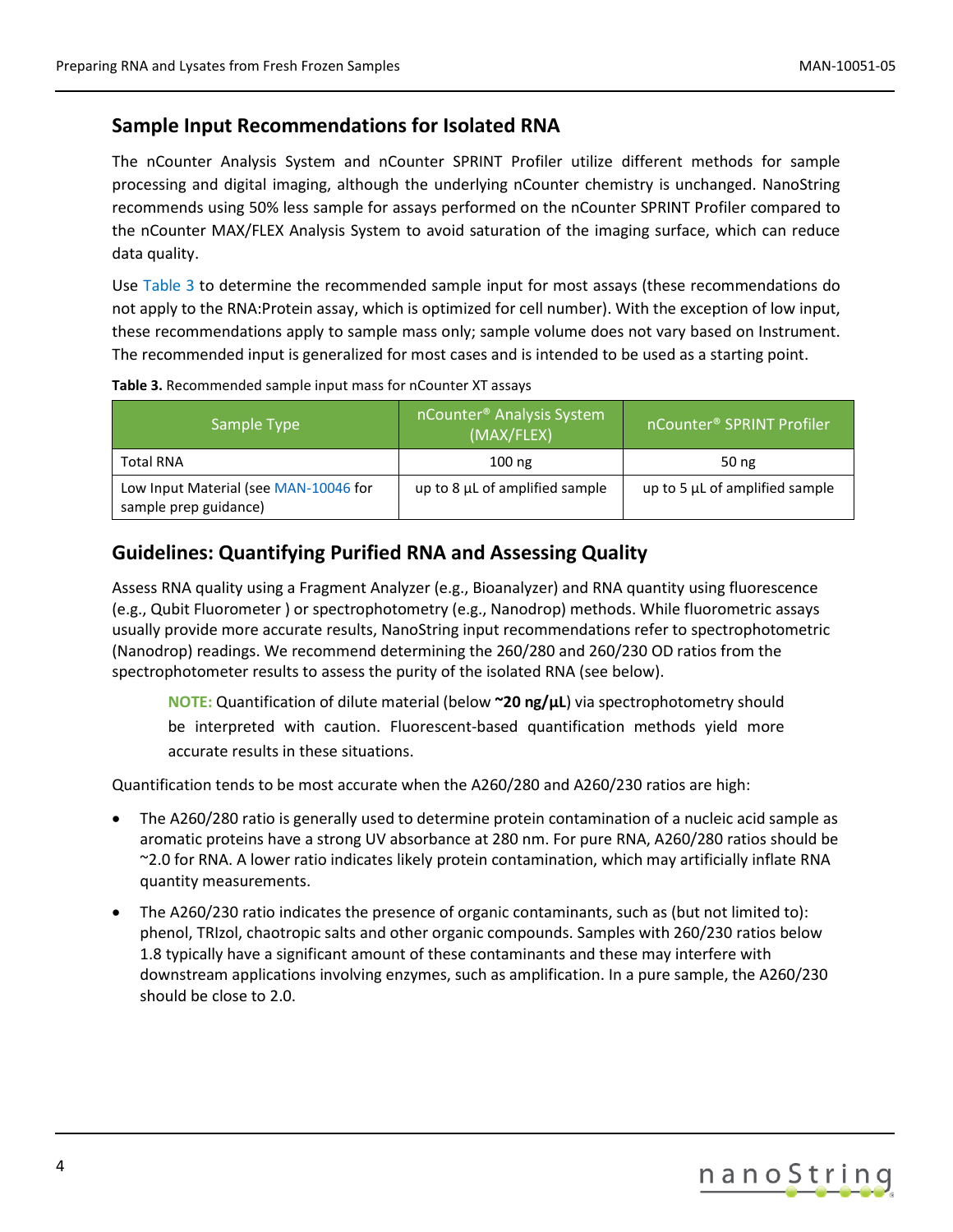• Evaluate RNA quality using a fragment analysis system to measure nucleic acid fragmentation. NanoString recommends that at least 50% of the sample be greater than 200 nucleotides (nt) in length for optimal performance. RNA samples that exhibit greater levels of fragmentation may still be used but input levels may need to be increased (see below).

Appropriate input may be estimated with the following equation:

#### **(100/percent of sample > 200 nt) x 100 ng (or 50 ng for SPRINT)**

The percent of samples greater than 200 nt can be estimated by having the BioAnalyzer or Tape Station calculate the percent of the sample between 50–200 nt and subtracting that quantity from 100%. This calculation is a tool to help estimate ideal input, but not a complete predictor of success; it is less predictive in samples with less than 25% of fragments greater than 200 nt and samples with extremely low concentration (**<10 ng/µL**). Based on the estimations, we also recommend grouping the input amounts in reasonable buckets (e.g., 100 ng/125 ng/150 ng/200 ng), instead of trying to use precise ng values for each sample.

• For most nCounter applications, sample input volumes are **5 µL** and a range of **50–300 ng** for MAX/FLEX **or 25–150 ng** for SPRINT. Starting with **100 ng** for MAX/FLEX or **50 ng** for SPRINT is recommended. As such, purified RNA samples should have a minimum concentration of **20–60 ng/µL**. For samples that are more dilute, concentration may be performed by column concentration (such as the Amicon Ultracel-3 3000 kDa MWCO or the Millipore 3000 kDa MWCO), ethanol precipitation, or SpeedVac if no downstream enzymatic steps are required. For samples that have less total RNA abundance, amplification may be required prior to inclusion in an nCounter hybridization. In such cases, as little as **10 ng** (**2.5 ng/µL**) of RNA from FFPE may be used.

**NOTE:** See [MAN-10046](https://www.nanostring.com/wp-content/uploads/2021/03/MAN-10046-04_Low_RNA_Input_Amplification_Kit_User_Manual-1.pdf) for additional information on the use of the nCounter Low RNA Input Amplification Kit.

Store purified RNA at -80°C.

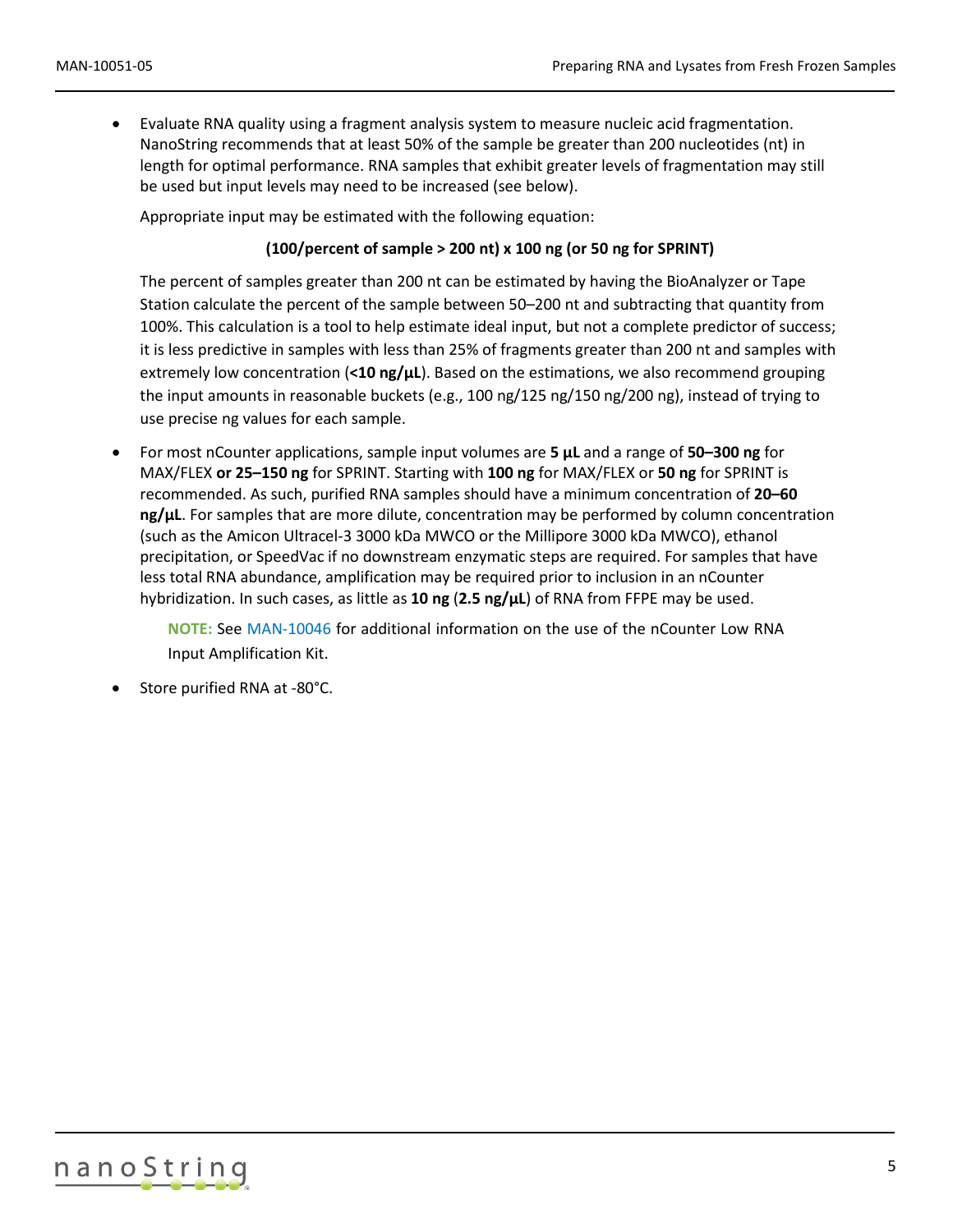# <span id="page-5-0"></span>**Whole Cell Lysates Guidelines**

For most cell types, NanoString recommends a minimum of 5,000 to 20,000 cells (or cell equivalents) per hybridization reaction for measuring gene expression. Some cell types, such as freshly isolated immune cells, may require 20,000 to 30,000 cells per hybridization reaction for adequate input. The required number of cells for any given application will ultimately be dependent on the abundance of the mRNA targets of interest in the sample to be assayed and should be determined empirically by the end user for their biological system. Furthermore, the maximum sample input volume when using cell lysates depends on the type of lysis buffer used. Cell type and number play an important role when choosing which buffer to use. Use the flow chart below (Figure 1) to determine the appropriate lysis buffer and lysis protocol for your sample preparation.

**NOTE:** For a successful run, it is important to accurately count cells. NanoString strongly recommends either manually counting your cells with a hemocytometer or determining a scaling factor for your cell counter. Some automated cell counters can falsely inflate the true cell number in a sample resulting in lower-than intended input and poor-quality data.

**NOTE:** Fixation alters the integrity and quality of nucleic acids. To ensure success of gene expression, lysis of fixed cells will require digestion with proteinase K and incubation at high temperature to reverse the cross linking. contact [support@nanostring.com](mailto:support@nanostring.com) for more information.

The list of suggested lysis buffers found in Figure 1 and their associated catalog numbers are listed here in [Table 4.](#page-5-1)

| Lysis Buffer (Non-Chaotropic)              | Supplier      | Catalog Number        |
|--------------------------------------------|---------------|-----------------------|
| iScript RT-qPCR Sample Preparation Reagent | BioRad        | 170-8899              |
| Cells-to-CT                                | Thermo Fisher | 4391851C              |
| Lysis Buffer (Chaotropic)                  | Supplier      | <b>Catalog Number</b> |
| <b>Buffer RLT</b>                          | QIAGEN        | 79216                 |

<span id="page-5-1"></span>**Table 4.** Suggested lysis buffers\*

*\*Proteinase K in Table 2 is recommended during the hybridization step with all lysis buffers in order to degrade any residual protein which has been collected along with the supernatant. Do not add proteinase K to the lysis buffer as this can make it more difficult to pellet the cells after lysis and thus increase the amount of cell debris in the lysate supernatant.*

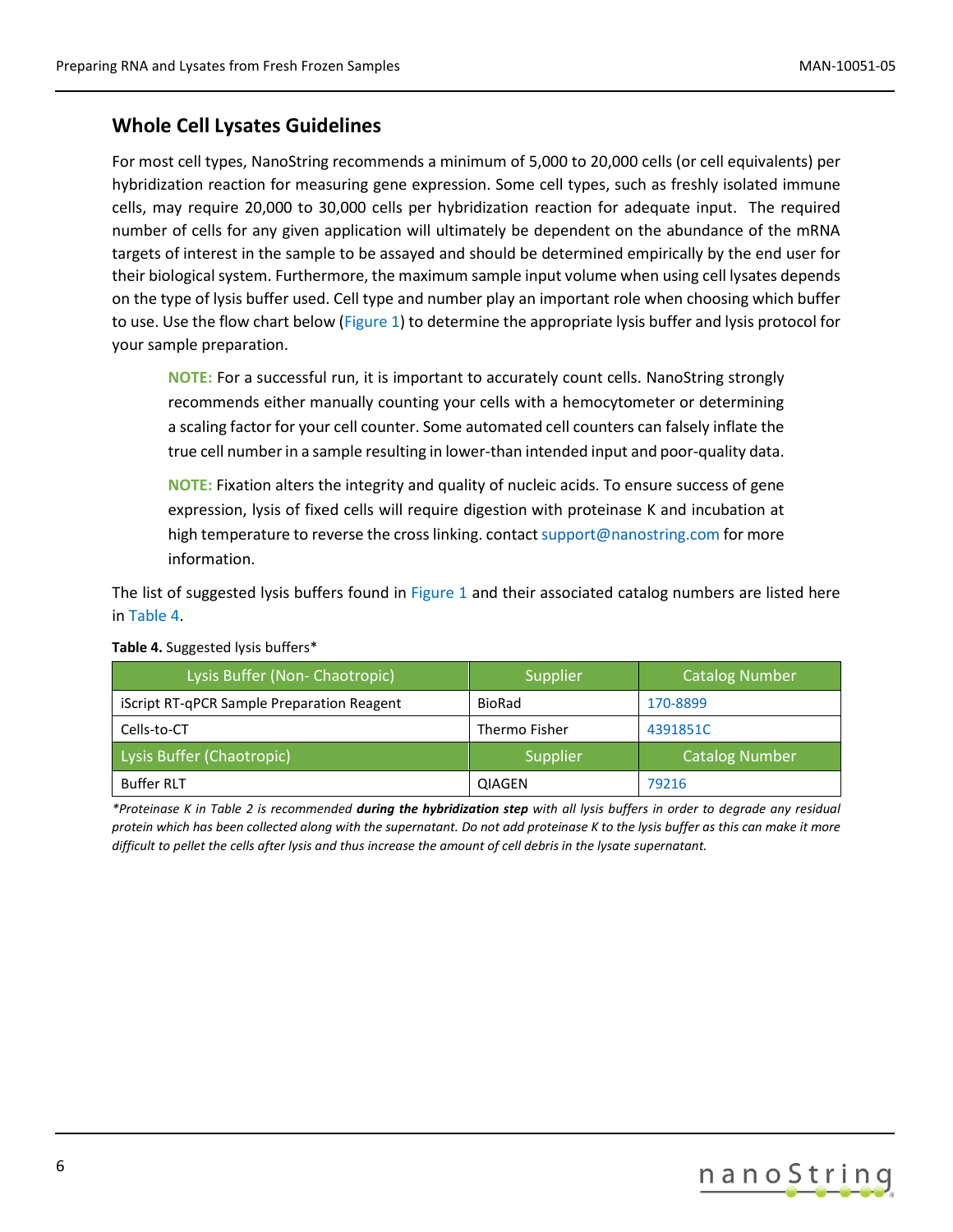

**Figure 1**. Lysate workflow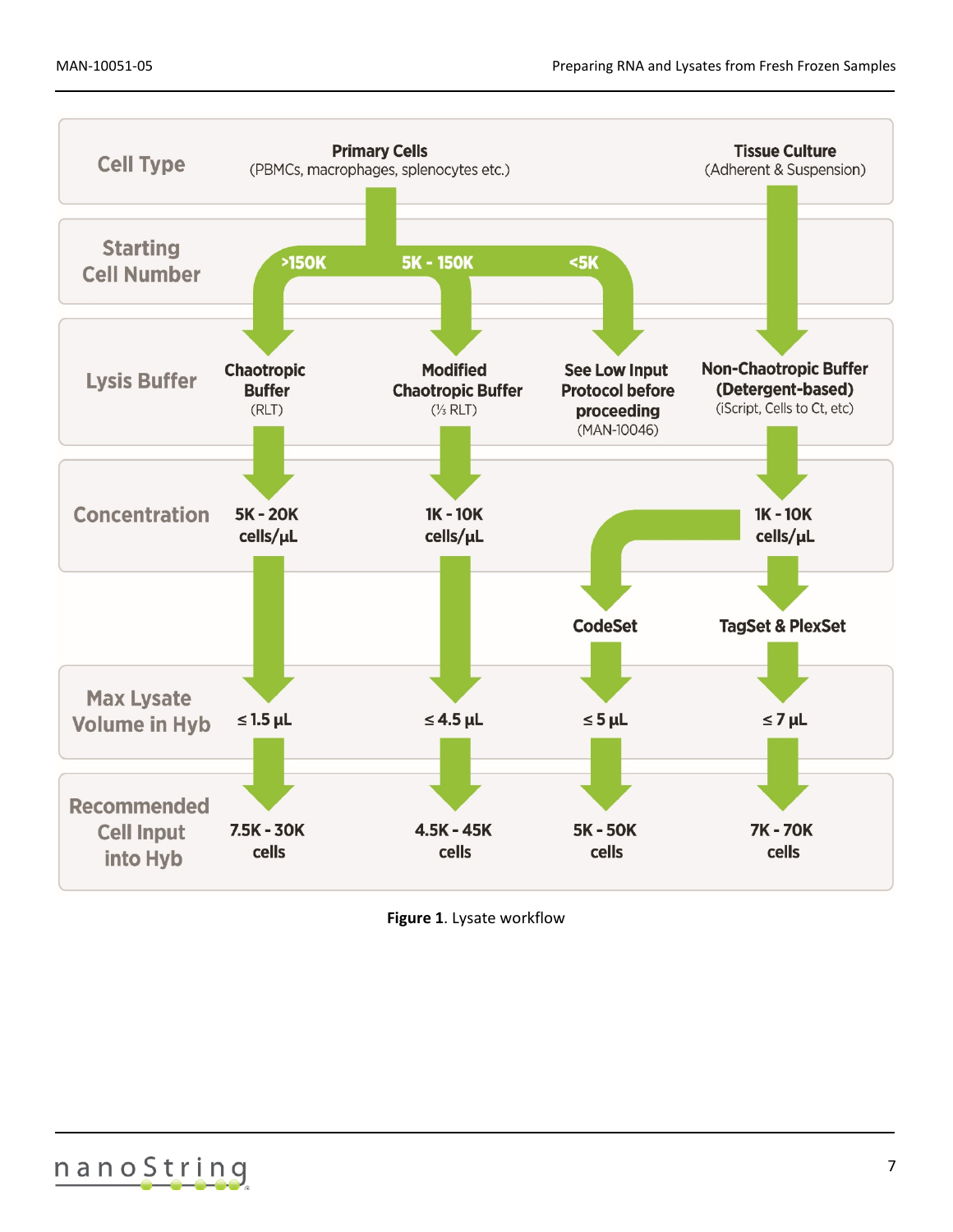#### <span id="page-7-0"></span>**Preparing Cell Lysates with Non-chaotropic Buffers**

NanoString recommends lysing cells using a chemical- or detergent-based buffer (such as iScript or Cellsto-Ct) for applications involving tissue culture cells (adherent and suspension). These buffers are nonchaotropic, as they do not contain chaotropic salts, making them fully compatible with nCounter hybridization reagents. These buffers should be used such that final cell lysate concentrations are between **1,000–10,000 cells/µL**. Lysate concentrations greater than **10,000 cells/µL** may result in incomplete cell lysis. Up to **5 µL** of lysate may be added to CodeSet hybridization reactions (up to **7 µL** of lysate may be added for TagSet or PlexSet reactions) (Figure 1).

Non-chaotropic buffers are also compatible with the Low [RNA Input Kit](https://www.nanostring.com/products/sample-prep-and-ncounter-consumables/ncounter-low-rna-input-kit) and can be added to small numbers of primary and tissue culture cells (under **500 cells/µL**) or cells can be sorted directly into lysis buffer. For more information, refer to the Low RNA Input Kit user manual [\(MAN-10046\)](https://www.nanostring.com/wp-content/uploads/2021/03/MAN-10046-04_Low_RNA_Input_Amplification_Kit_User_Manual-1.pdf) or contact [support@nanostring.com.](mailto:support@nanostring.com)

#### **Cell Lysate Protocol for Cultured Cells Using Non-chaotropic Buffers**

It is important to start with an optimal number of cells to achieve the minimum cell numbers recommended for cell lysate.

- 1. Count your cells.
- 2. For **adherent cells**, skip **Steps 3 and 5**. For **suspension cells**, centrifuge cells in a 96-well round bottom plate or microcentrifuge tube at 500x*g* for 5 minutes @ 4°C.
- 3. Remove media by tilting plate and carefully aspirating media with a vacuum. Make sure to aspirate as much of the media as possible without disturbing the cell pellet. Residual media can dilute lysis buffer leading to incomplete lysis.
- 4. Add lysis buffer to each well/tube.

**IMPORTANT:** To prevent bubbles, which could lead to incomplete lysis, **DO NOT** go to second pipette stop and **DO NOT** pipette up and down at this step.

- 5. Set pipette to half the volume of lysis buffer added. Pipette up and down slowly 10 times per sample while avoiding bubble formation. Change pipette tips with each row of cells to prevent crosscontamination.
- 6. Incubate lysates at room temperature for 5 minutes.
- 7. Place lysates on ice to use immediately or freeze at -80°C for long-term storage.
- 8. Use up to the 'Max Hyb Volume' of lysate recommended for your assay in each NanoString hybridization reaction (see Figure 1).

**NOTE:** When preparing the hybridization, add Proteinase K to hybridization Master Mix at a final concentration of **200 µg/mL** (For 20 mg/ml Proteinase K solution, add **2.1 µL** into the 14-reaction hybridization Master Mix).

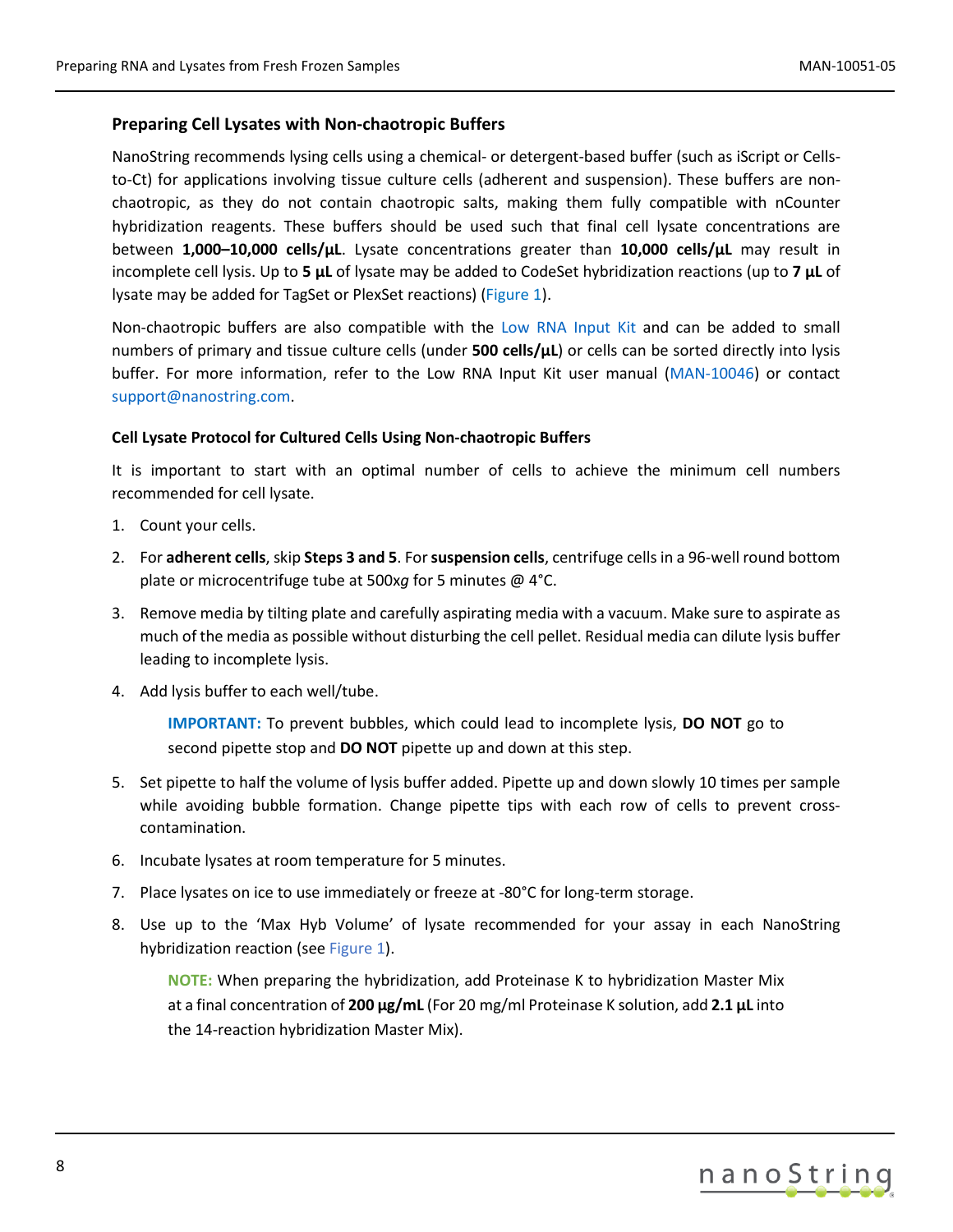#### <span id="page-8-0"></span>**Preparing Cell Lysates with Chaotropic Buffers**

As primary cells do not lyse efficiently in non-chaotropic buffers (except at low concentration, see above), complete lysis can be achieved using lysis buffers that contain chaotropic salts. These include Buffer RLT (QIAGEN) and other buffers with high concentrations of guanidine isothiocyanate. These buffers may alter nucleic acid hybridization thermodynamics and therefore some modifications to the protocol are necessary. NanoString recommends adding no more than **1.5 µL** of **cells lysed with chaotropic buffers** to each nCounter hybridization reaction. For this reason, NanoString only recommends the use of Buffer RLT (or other chaotropic lysis buffers) for applications in which cells can be pelleted to achieve a minimum cell concentration of **5,000 cells/µL**. When using lower cell numbers, the RLT protocol can be modified by diluting 1 part RLT buffer with 2 parts water. This allows complete lysis of cells up to **10,000 cells/µL** and up to **4.5 µL** can be loaded to the hybridization reaction (see detailed protocol below).

To prepare cell lysates with Buffer RLT, or other buffers containing guanidine isothiocyanate, NanoString recommends following the guidance provided in the QIAGEN RNeasy® protocol (see Important Notes, page 16–27, of the RNeasy Mini Handbook v.06/2012). For most mammalian cell lines or cells freshly isolated from tissue, follow the basic steps below. For FACS-sorted cells, contac[t support@nanostring.com](mailto:support@nanostring.com) for more guidelines.

#### **Cell Lysate Protocol for Primary Cells with Total Starting Cell Number >150,000 per sample)**

1. Harvest an appropriate number of cells, and pellet by centrifugation at 400x*g* for 8 minutes @ 4°C in a microcentrifuge tube or a 96-well round bottom plate. Carefully remove all supernatant by aspiration.

**IMPORTANT:** Failure to remove all supernatant may dilute lysis buffer and result in incomplete cell lysis.

- 2. Disrupt cells by adding QIAGEN Buffer RLT. Addition of ß-mercaptoethanol to RLT is optional but may improve RNase inactivation in cells expressing high levels of RNase. Use 10 µL ß-mercaptoethanol per 1 mL RLT. NanoString recommends lysing cells to achieve a final concentration of **5,000–20,000 cells/µL**. Highly concentrated material (i.e., **>20,000 cells/µL**) may result in incomplete lysis and reduced assay performance.
- 3. Homogenize cells by vortexing for 1 minute or pipetting up and down 15–20 times (avoid making bubbles by setting your pipette to half the lysis volume). Centrifuge briefly to recover all material to bottom of tube. (It is not necessary to pellet cellular debris and remove the supernatant. Hybridization can be performed using the complete lysate.)
- 4. Proceed immediately to hybridization (using no more than **1.5 µL** lysate in each hybridization reaction) or freeze lysate at -80°C.

**NOTE:** When preparing the Hybridization, add Proteinase K to hybridization master mix at a final concentration of **200 µg/mL** (For 20 mg/ml Proteinase K solution, add **2.1 µL** into the 14-reaction hybridization master mix).

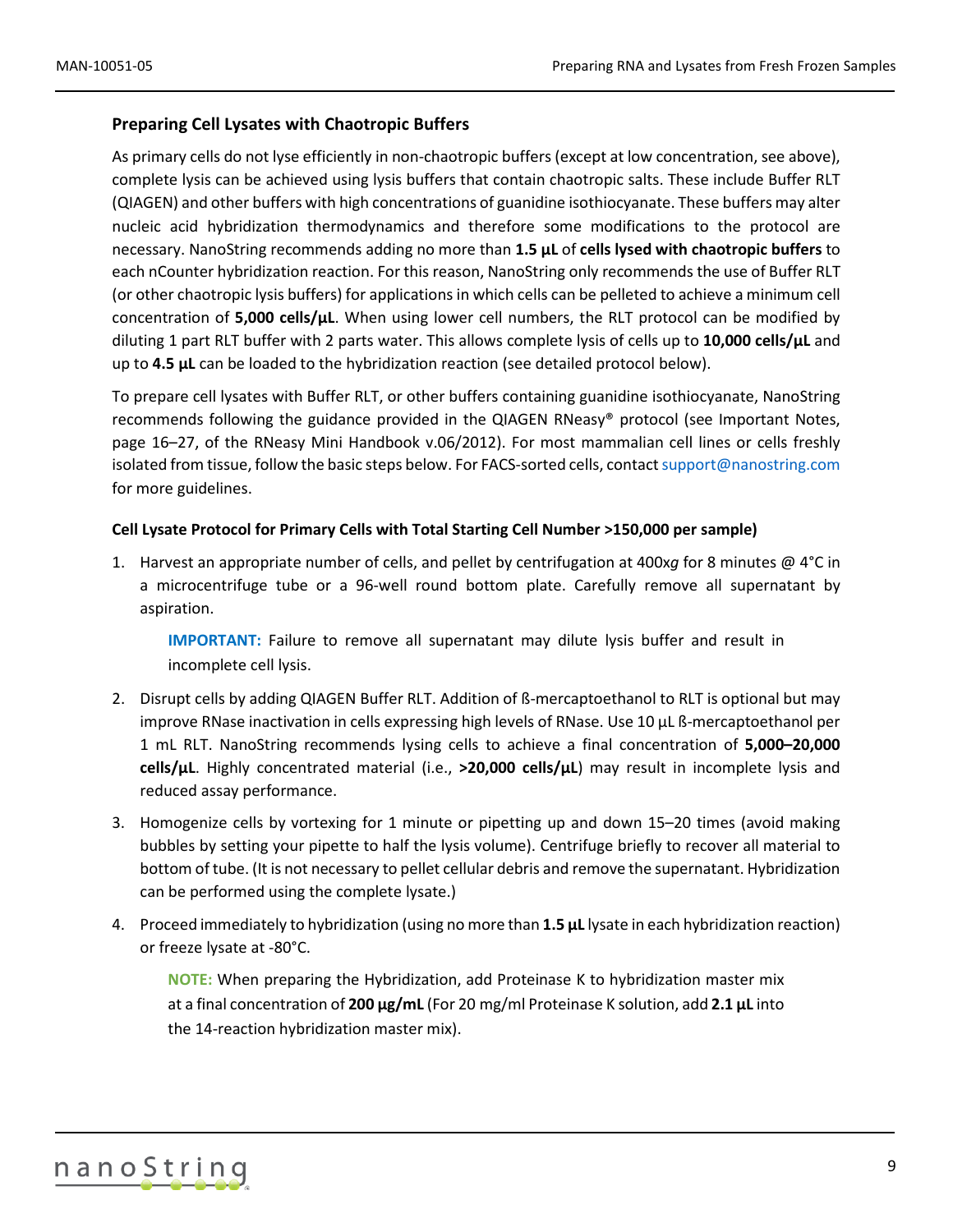#### **Cell Lysate Protocol for Primary Cells with Starting Total Cell Number <150,000 per sample)**

To overcome low sample volume limitations when using chaotropic buffers we have modified the RLT protocol such that cells can be lysed in 1/3 RLT which allows up to **4.5 µL** of the total lysate to be loaded into the hybridization reaction. This protocol is recommended when total number of cells available is less than 150,000. Higher number of cells can be used but lysis volume will need to be adjusted accordingly. For flow cytometry sorted cells, contac[t support@nanostring.com](mailto:support@nanostring.com) for additional guidelines.

**NOTE:** for <5,000 cells, please see the [Low RNA Amplification Kit](https://www.nanostring.com/download_file/view/732/3778) user manual (MAN-[10046\)](https://www.nanostring.com/download_file/view/732/3778) before proceeding.

Prior to the start of the lysis experiment, dilute 100% RLT Buffer 1/3 in nuclease-free water. To allow efficient lysis, lysate concentration should not exceed **10,000 cells/µL**. It is important to start with an optimal number of cells so that the final concentration of cells will allow appropriate amount of input to be loaded on to each reaction at maximum volume of **4.5 µL** of cell lysates (see Figure 1).

#### **1/3 Diluted RLT Recipe = 1 part RLT Buffer to 2 parts nuclease-free water**

Example: 3 mL RLT Buffer + 6 mL nuclease-free water

- 1. Spin cells in a microcentrifuge tube or a 96-well round bottom plate at 400x*g* for 8 minutes @ 4°C.
- 2. Remove media by tilting plate or microcentrifuge tube and carefully aspirating media with a vacuum. Make sure to aspirate as much of the media as possible without disturbing the cell pellet.

**IMPORTANT:** Failure to remove all supernatant may dilute lysis buffer and result in incomplete cell lysis.

3. Add 1/3 diluted RLT Buffer to each well or tube to a final concentration of **1,000–10,000 cells/µL**. For a 96-well plate, use a multichannel pipette.

**IMPORTANT:** To prevent bubbles, which could lead to incomplete lysis, **DO NOT** go to second pipette stop and **DO NOT** pipette up and down at this step.

- 4. Set pipette to half the volume of lysis buffer added. Return pipette to the same wells with the lysis buffer and pipette up and down 15 times per sample while avoiding bubble formation. Change pipette tips with each row of cells to prevent cross-contamination.
- 5. Place lysates on ice to use immediately or freeze at -80°C for long term storage.
- 6. Use up to **4.5 µL** of lysate in each NanoString hybridization reaction.

**NOTE:** When preparing the hybridization, add Proteinase K to hybridization master mix at a final concentration of **200 µg/mL** (For 20 mg/mL Proteinase K solution, add **2.1 µL** into the 14-reaction hybridization master mix).

**NOTE:** Use of more than **4.5 µL** of cells lysed with 1/3 Diluted RLT can adversely affect results. Lysis buffers that contain chaotropic salts may alter nucleic acid hybridization thermodynamics.

**NOTE:** Se[e MAN-10054, Protein Processing for Lysate Samples](https://www.nanostring.com/download_file/view/865/3778) for additional information on measuring RNA directly from concentrated detergent-free protein lysates for 3D Biology Applications.